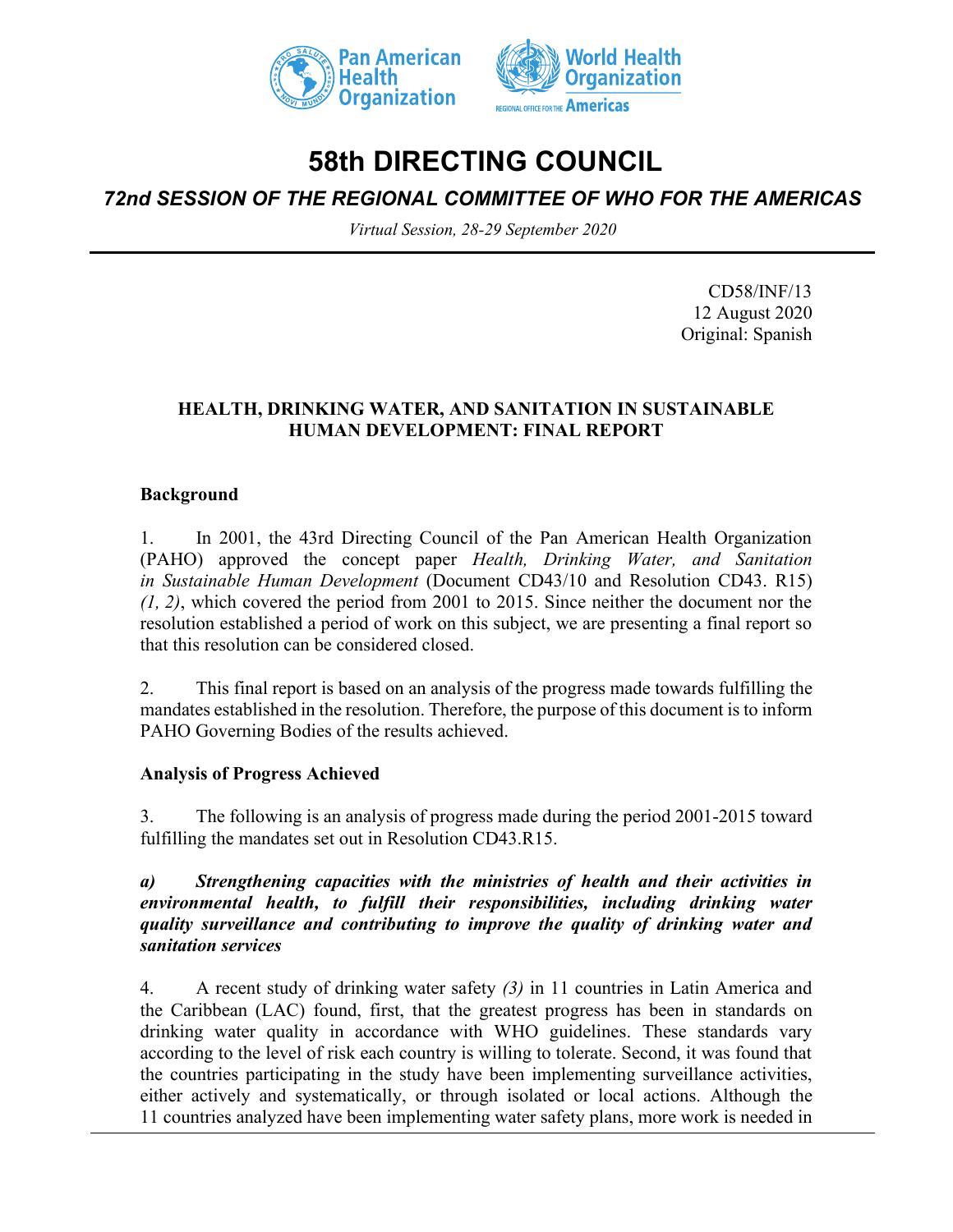the implementation of sanitation safety plans, which were only applied in two countries. Regulations must also be updated to respond to risk factors and the reality of surveillance systems with regard to drinking water quality, coverage, and continuity.

5. In 75% of the countries participating in the study, formal providers of drinking water services in urban settings shared surveillance results with national health authorities and regulatory bodies with the aim of improving quality of service and promoting corrective actions, if necessary. The results of the Global Analysis and Assessment of Sanitation and Drinking-water (GLAAS) found that eight of 25 LAC countries have conducted effective surveillance of drinking water quality *(4).*

6. National health authorities should continue to strengthen their environmental health capacities and advance the development of a safe drinking water and sanitation framework. Information systems and data reliability and quality should also be strengthened to determine the needs of the water and sanitation sector and inform decision-makers.

# *b) Promotion and collaboration with other ministries or institutions in reforms aimed to improve coverage, quality, equity, and sustainability of drinking water and sanitation services, particularly in rural areas, small towns, and urban poor settlements*

7. The entities responsible for drinking water and sanitation services, including national health authorities, played an important role in meeting target 7C of the Millennium Development Goals (MDGs): *By 2015, halve the proportion of people without sustainable access to safe drinking water and basic sanitation.*

8. In LAC, sanitation coverage rose from 75% of the population in 2000 to 86% in 2015. This means that nearly 225 million people accessed improved sanitation facilities during this period. While progress was more significant in rural areas, 32% of this population remained without improved sanitation services in 2015, and 12% still practiced open defecation.

9. According to the Global Water Supply and Sanitation Assessment 2000 (known as the "Evaluation 2000" in the Region of the Americas *(5)* and GLAAS *(4)*, access to drinking water services in 21 LAC countries increased from 82% in 2000 to 95% in 2015. Of the countries analyzed, 78% met the MDG target for drinking water. However, there were inequalities in spending and access to safe drinking water.

10. In rural areas, drinking water coverage increased from 53% in 2000 to 79% in 2015. In urban areas, coverage increased from 91% to 97% during this period. In 2015, 35 million people in LAC countries still did not have access to a safe source of drinking water *(6).*

11. Despite progress with coverage, it was determined that an investment of \$63 billion was required in order to achieve universal coverage of clean water and sanitation services, and that a quarter of this investment should go to rural areas. The need to reduce inequalities and improve the quality of services was also emphasized. The assessment of the drinking water and sanitation sector points to the need to improve governance on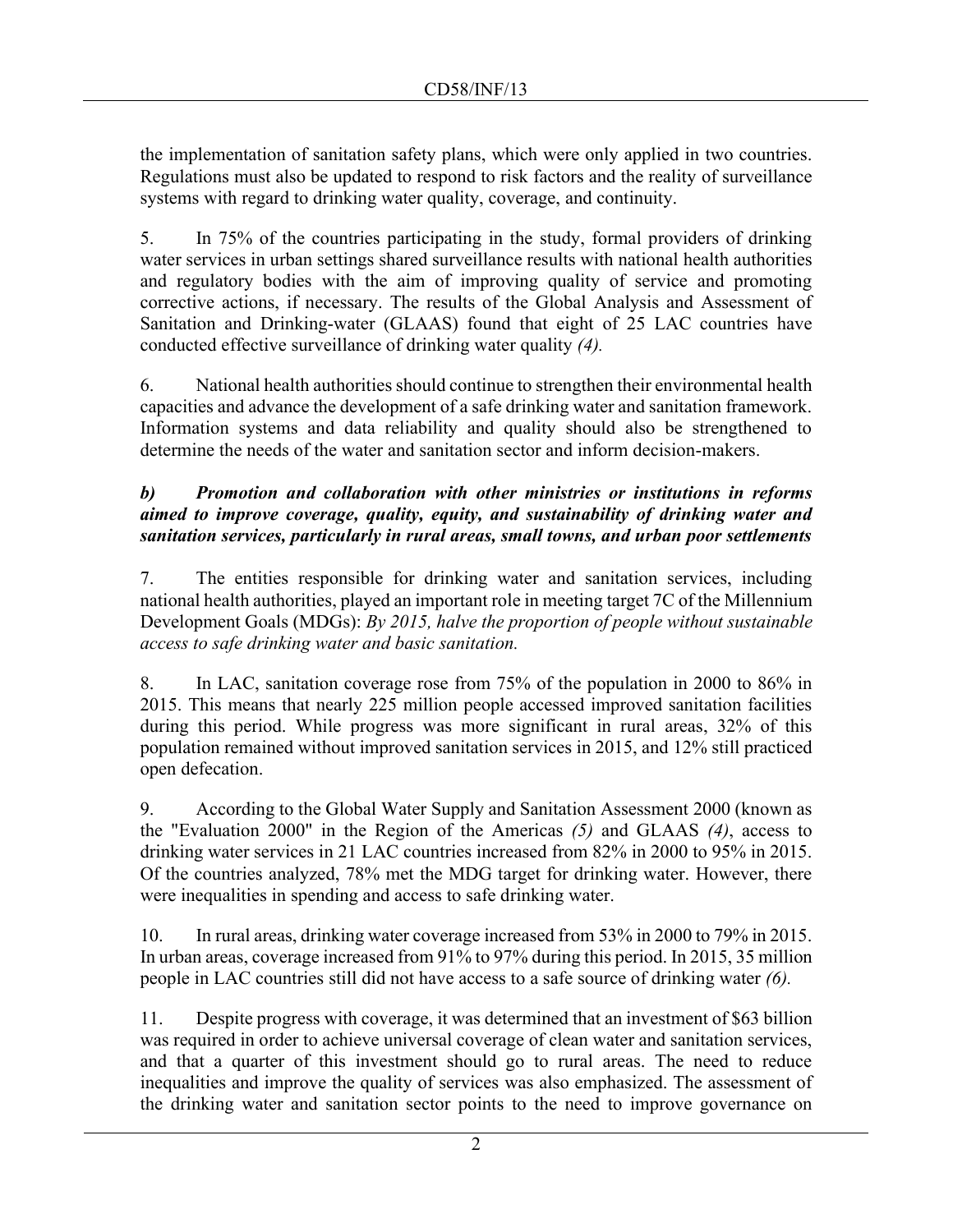drinking water and sanitation, information systems, financing, regulation, and monitoring of drinking water quality, as well as the sustainability of drinking water and sanitation systems.

#### *c) Recognition of the work of the countries and the technical cooperation of PAHO/WHO in Evaluation 2000 on drinking water and sanitation in the Region and the study of inequalities in household spending and use of water supply services in 11 Latin American and Caribbean countries<sup>1</sup>*

12. Monitoring and evaluation of drinking water and sanitation services have been key to developing services. The regional Evaluation 2000 report *(5)* was one of the first LAC analyses to provide evidence on the status of drinking water and sanitation services, making it possible to identify inequalities in spending and use of these services in these 11 countries. Additionally, in 2000, the WHO/UNICEF Joint Monitoring Programme for Water Supply and Sanitation was launched, providing a regular record of progress made in these countries on coverage in urban and rural areas, and monitoring fulfillment of the MDGs.

13. In 2010, the GLASS instrument was implemented with WHO to monitor drinking water and sanitation services in the areas of governance, regulation, coordination, planning, human resources management, and financing.

14. The joint program has been strengthened and adjusted to SDG 6.1, 6.2, and indicator  $6.3a$ <sup>2</sup> which include safe drinking water and sanitation services in homes and health facilities. During the last GLAAS period, a number of LAC countries *(4)* provided information, making this global initiative one of the main tools for monitoring countries' progress towards equitable and universal access to safe water, sanitation, and hygiene.

#### *d) Active participation in regional processes or activities preparatory to Rio+10 or in other activities within its framework, ensuring that health is well represented and identifying and promoting partnerships and priority activities that will facilitate progress in implementing the environmental health agenda, both in the Region and globally*

15. At the World Summit on Sustainable Development Rio +10 (Johannesburg, 2002) *(7, 8)*, countries' participation and commitment to health were highlighted. It was established that there was a need to universalize human dignity and make decisions on objectives, timetables, and partnerships in order to rapidly increase access to basic services such as safe drinking water, sanitation, adequate housing, energy, health care, food security, and protection of biodiversity. At the Summit, the world's countries committed

<sup>&</sup>lt;sup>1</sup> The 11 countries were: Bolivia, Brazil, Chile, Colombia, Ecuador, El Salvador, Jamaica, Nicaragua, Panama, Paraguay, and Peru.

<sup>2</sup> SDG 6.1: *By 2030, achieve universal and equitable access to safe and affordable drinking water for all;* ODS 6.2: *By 2030, achieve access to adequate and equitable sanitation and hygiene for all and end open defecation, paying special attention to the needs of women and girls and those in vulnerable situations;* SDG Indicator 6.3.1: *Proportion of wastewater safely treated.*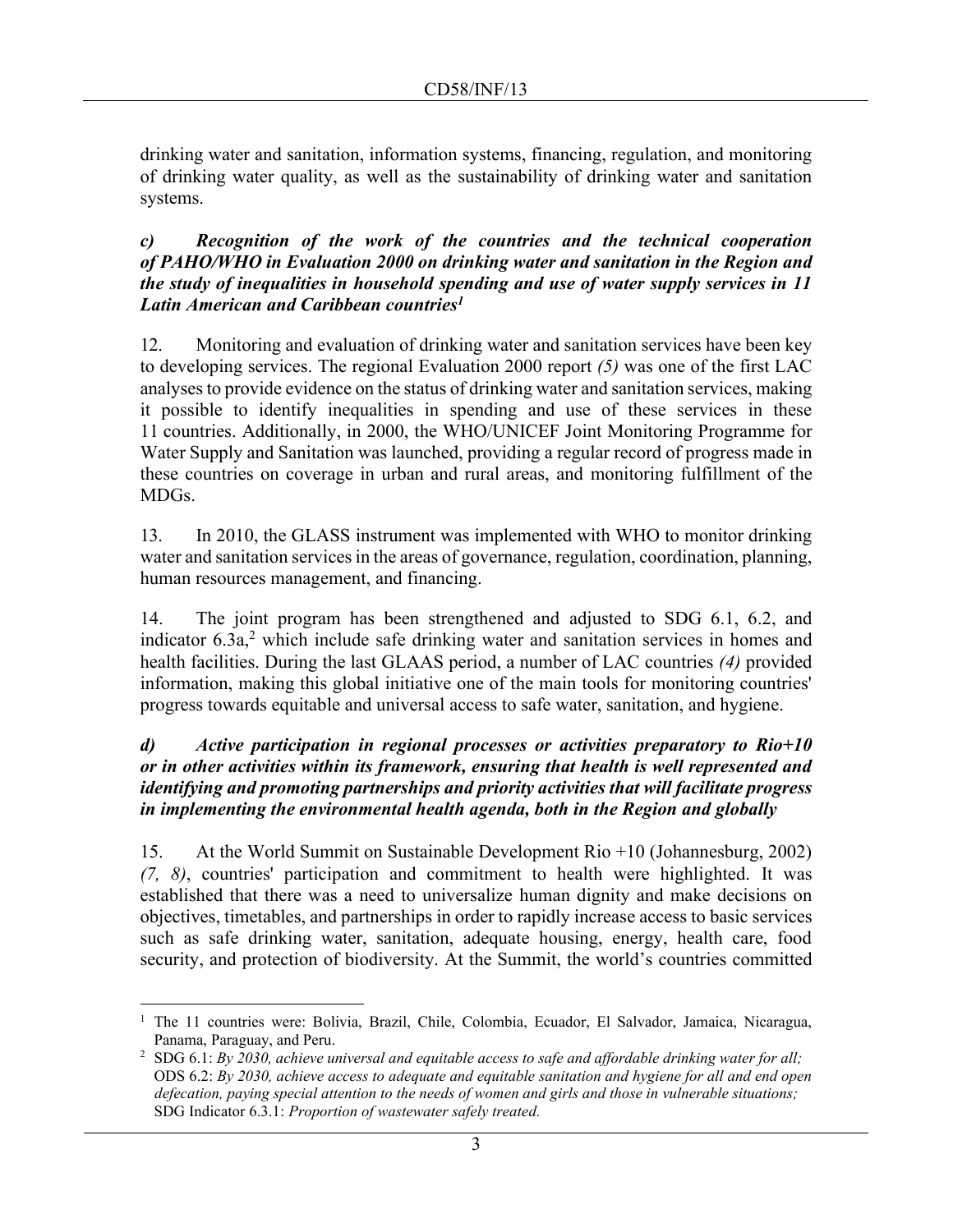to providing financial and technical assistance to fulfill the MDGs, which was reflected in Chapter 6: Protecting and Promoting Human Health.

# *e) Participation in a joint meeting between health and environment ministers of the Region in 2002 as part of a process to strengthen their capacity to effectively manage health and environment issues*

16. The first Meeting of the Health and Environment Ministers (Ottawa, 2002), organized by the Canadian ministries of Health and Environment, alongside PAHO and the United Nations Environment Programme, involving 31 countries and non-governmental organizations, proposed strengthening countries' capacities to manage health and environmental problems more effectively, establishing monitoring mechanisms and contributing to the World Summit on Sustainable Development Rio+10 *(7, 8).* During the meeting, issues of common interest and shared objectives were also recognized with regard to sharing capacities to address environmental threats to human health. Partnerships between national health and environmental authorities were strategic for positioning the environmental public health issues presented at the Summit.

# *f) Promotion of actions and establishment of regulations to enable drinking water and sanitation services to contribute to environmental protection and conservation in the Americas*

17. The entities in charge of drinking water and sanitation made progress in strengthening capacities and meeting their responsibilities in environmental health. The fact that 70% of LAC countries *(4)* have national drinking water and sanitation policies is proof of this. However, only 44% of countries have clear mechanisms and policies to reduce inequalities between urban and rural areas, and to include groups in conditions of vulnerability. Furthermore, 75% of countries manage and provide drinking water services through formal suppliers, and 20 million people in LAC countries receive drinking water from informal or community suppliers. Seven countries in this region have recognized the human right to drinking water and sanitation in their legislation.

18. The results of a sample of 10 LAC countries with national drinking water and sanitation policies show that only four have fully implemented policies with allocated funding and periodical reviews; meanwhile, in four other countries, it was not possible to determine whether approved policies are in effect. Therefore, coordinated work between national health and environmental authorities must be strengthened. This allows for a more appropriate positioning of health priorities in the 2030 Agenda for Sustainable Development.

19. Environmental pollution and climate change are affecting the sustainability of water *(9)* and sanitation systems. Wastewater and grey water treatment requires more resources to expand, rehabilitate, and renovate systems. In all LAC countries, control of industrial effluents is weak, and pollution of underground water resources is also concerning.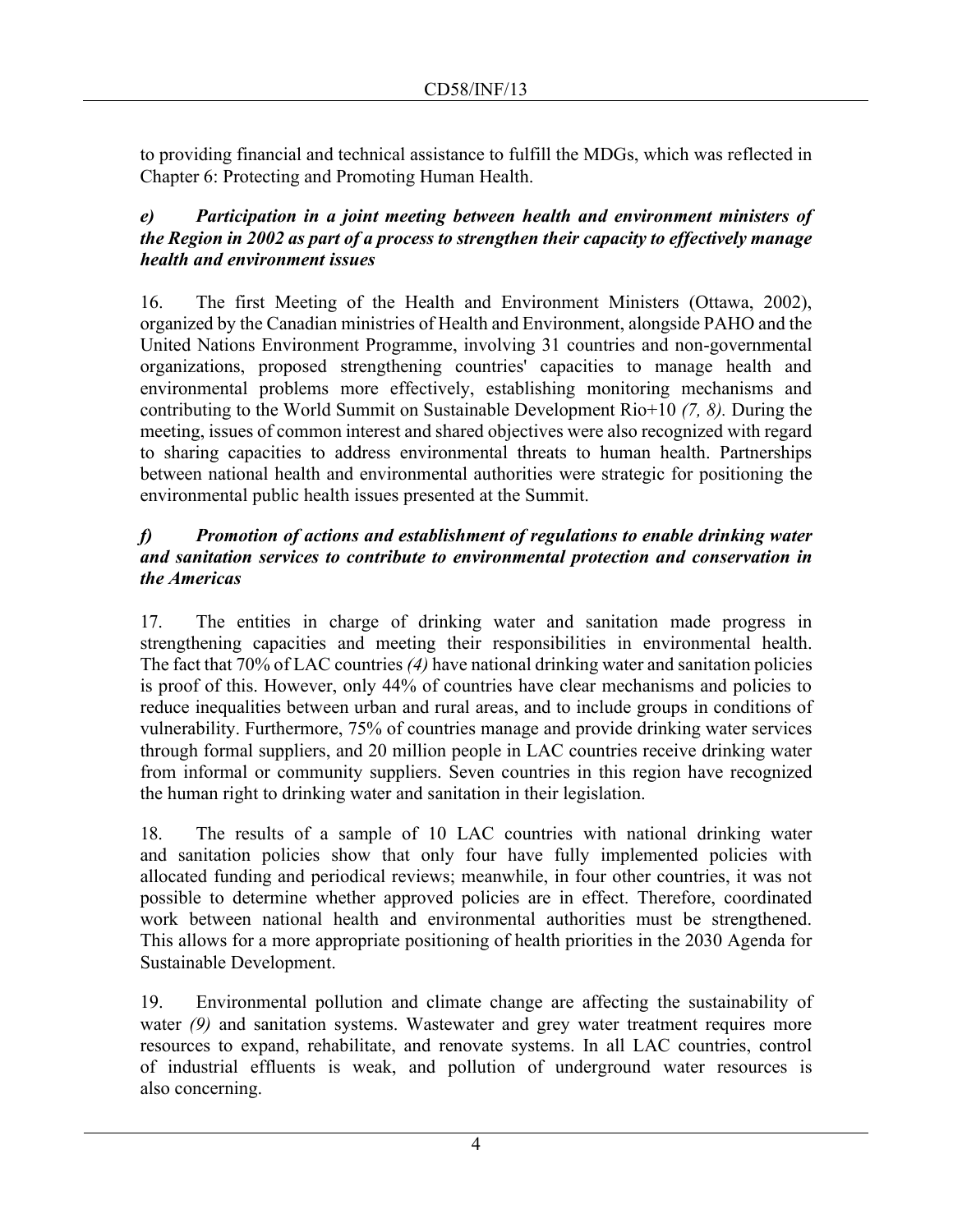# *Lessons learned and best practices*

20. The health sector must implement measures for advocacy, monitoring, and surveillance of drinking water and sanitation in order to consolidate government planning aimed at developing or reviewing public policies and national and local plans to achieve universal safe and sustainable water and sanitation services.

21. Partnerships between the health and environment sector in international forums enabled the environmental determinants of health, including water and sanitation, to be placed on the agenda. Additionally, Evaluation 2000, led by PAHO, was the first instrument for analysis and evaluation of water and sanitation management in the Region before WHO promoted GLAAS beginning in 2010, reflecting inequities in water and sanitation coverage, water quality, resource distribution, and environmental protection and conservation needs. Strategic partnerships with other sectors and good monitoring make it possible to influence public policies on an environmental determinant so important to the health and well-being of the population.

# **Action Necessary to Improve the Situation**

22. In order to ensure safe water and sanitation for all by 2030, as set out in the 2030 Agenda for Sustainable Development, inequalities in access must be reduced and a progressive approach to human rights must be implemented.

23. In order to continue working on sustainable human development, through access to drinking water and sanitation, the Region must devote resources to the following activities:

- a) Strengthen drinking water quality monitoring systems as a public health action.
- b) Continue to develop water safety plans to improve the quality of services, specifically in relation to the quality, continuity, and affordability of drinking water.
- c) Increase coverage in areas with high concentrations of groups in conditions of vulnerability (poor people, indigenous people, migrants, and people of African descent, among others) and expand access to drinking water and sanitation in health facilities and schools.
- d) Advocate for guaranteed rates, quotas, and allocations that ensure the sustainability of drinking water and sanitation systems, as well as subsidies for those who cannot afford drinking water and sanitation services, and compliance with the affordability principle of the SDGs *(6)*. Coordination and definition of entities' roles and responsibilities, including community participation, should be strengthened.
- e) Use the epidemiological approach to help define policies and practices for the entities responsible for drinking water and sanitation services.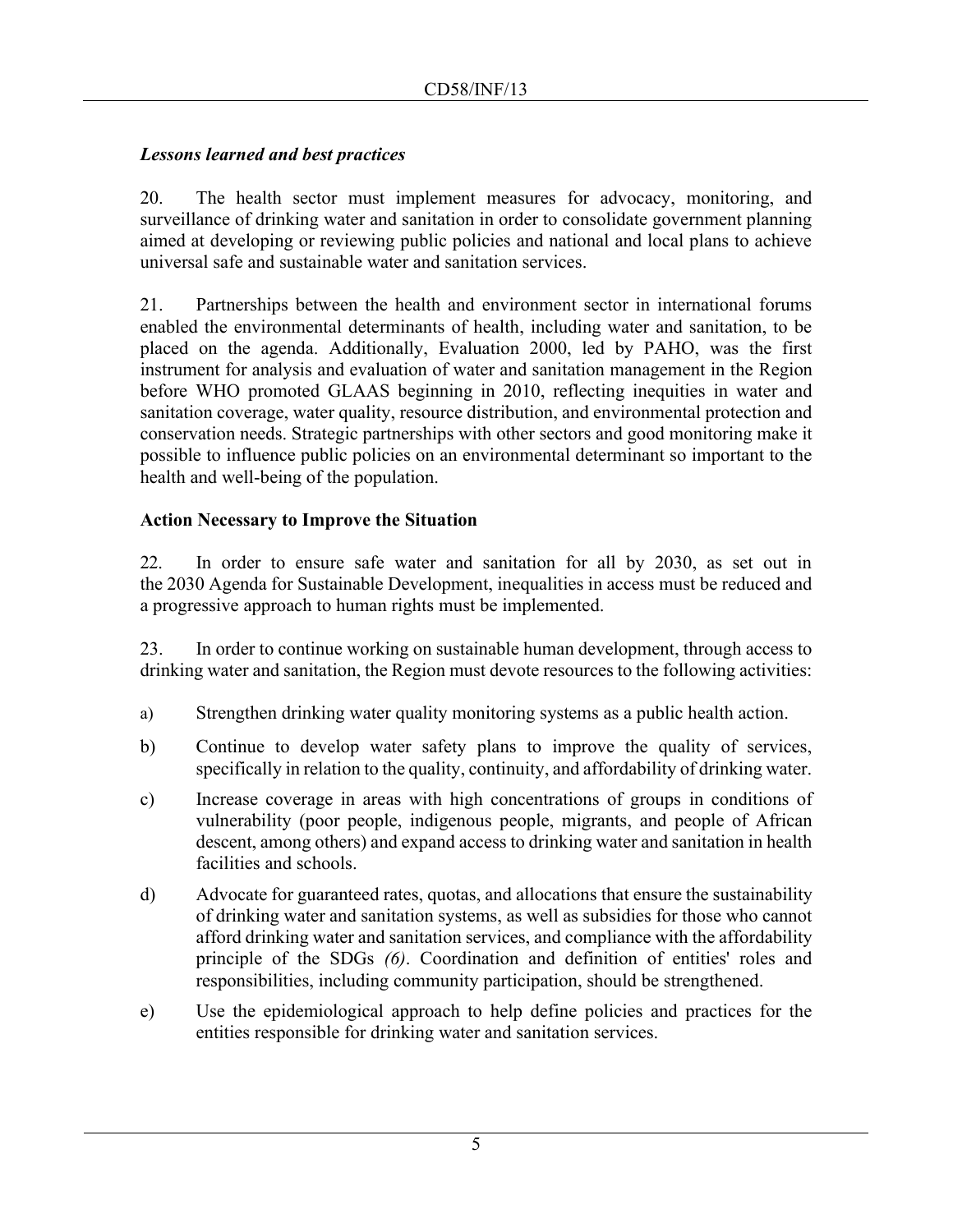- f) Combat high levels of pollution in water sources and bodies, protect micro-watersheds, and increase wastewater treatment coverage and sanitation safety plans.
- g) Continue positioning environmental health on the development agenda to achieve universal drinking water, sanitation, and hygiene services as part of the implementation of a new *Strategy on Health, Environment and Climate Change 2020-2030*.

# **Action by the Directing Council**

24. Considering the extraordinary and unprecedented circumstances presented by the COVID-19 pandemic, and in accordance with Resolution CE166.R7, this report will be published for information purposes only, and will not be discussed by the Directing Council.

# **References**

- 1. Pan American Health Organization. Health, drinking water, and sanitation in sustainable human development. 43rd Directing Council of PAHO, 53rd Session of the Regional Committee of WHO for the Americas; 2001 Sep 24-28; Washington, DC. Washington, DC: PAHO; 2001 (Document CD43/10) Available from: [https://www1.paho.org/english/gov/cd/cd43\\_10-e.pdf](https://www1.paho.org/english/gov/cd/cd43_10-e.pdf)
- 2. Pan American Health Organization. Health, drinking water, and sanitation in sustainable human development. 43rd Directing Council of PAHO, 53rd Session of the Regional Committee of WHO for the Americas; 2001 Sep 24-28; Washington, DC. Washington, DC: PAHO; 2001 (Resolution CD43.R15). Available from: <https://www.paho.org/english/GOV/CD/CD43.r15-e.pdf?ua=1>
- 3. Regional Technical Team on Water and Sanitation ETRAS-INAGUA. Status of the Framework for Water Safety for Human Consumption in the Countries of the Region of Latin America and the Caribbean. Publication pending.
- 4. World Health Organization, UN-Water. Investing in water and sanitation: Increasing access, reducing inequalities. UN-Water Global Analysis and Assessment of Sanitation and Drinking-water (GLAAS). Geneva: WHO; 2014. Available from: [https://www.who.int/water\\_sanitation\\_health/publications/glaas-report-2014/en/](https://www.who.int/water_sanitation_health/publications/glaas-report-2014/en/)
- 5. Pan American Health Organization. Regional Report on the Evaluation 2000 in the Region of the Americas: Water Supply and Sanitation. Current Status and Prospects. Washington, DC: PAHO, 2001. Available from: <https://iris.paho.org/handle/10665.2/46024>